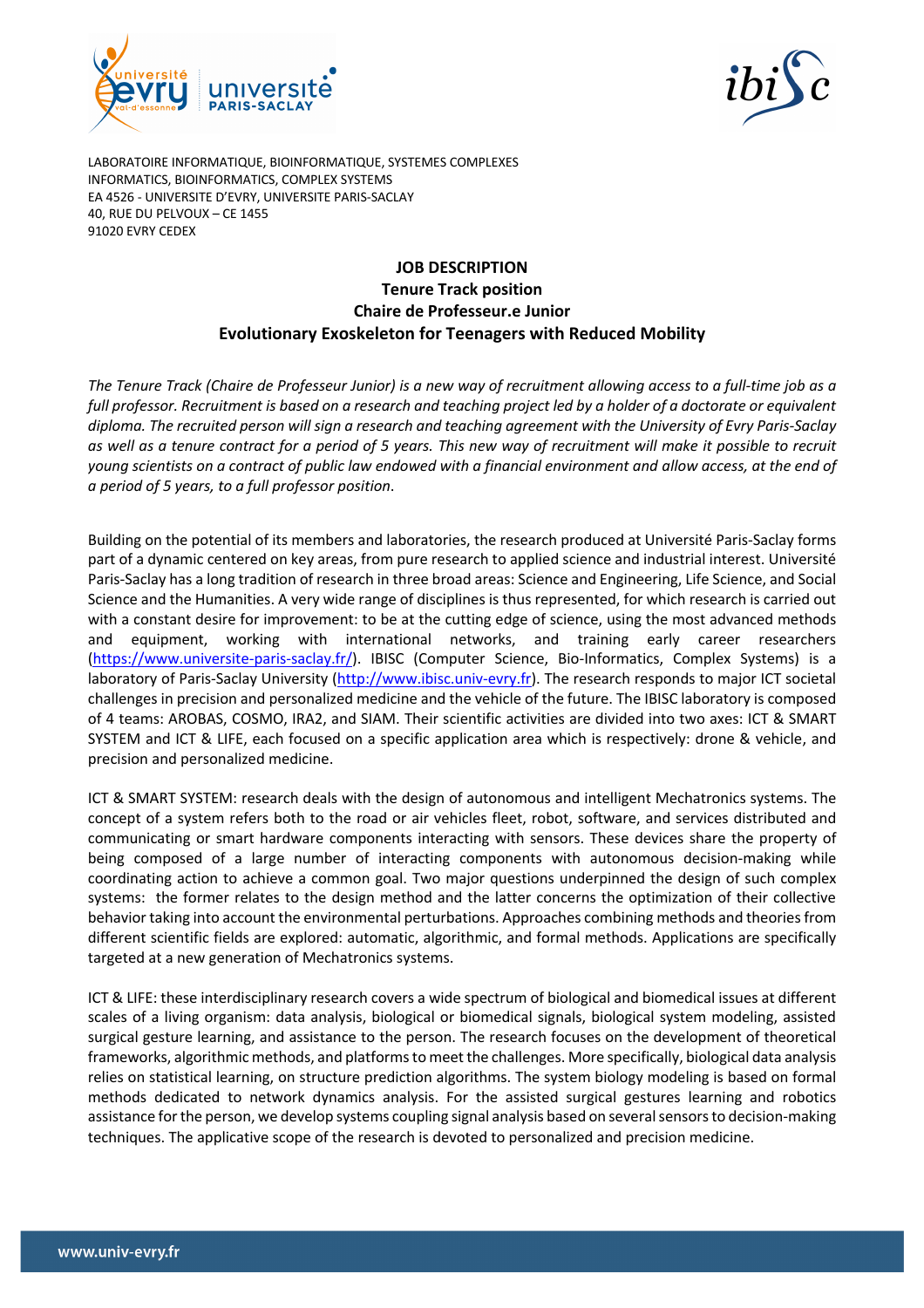



Our team at Paris-Saclay university has been investigated since 2005 in the actuating technology named "Servo Electro-Hydraulic Actuator" (SEHA) covered by national and international patents (WO2009118366), (FR1901923). this technology is under development as part of an industrial excellence chair between UEVE and KALYSTA startup. Recently, a maturing project (SEHA) is funded by SATT Paris-Saclay to develop an optimized version of the proposed actuator. The SEHA aims at validating an innovative hydraulic & electric actuator enabling products with the performance of hydraulic components for the simplicity, controllability, volume, and weight of an electric actuator. The final product will be well adapted to robotics applications and more globally to embedded mechatronic systems like Exoskeleton.

# **Research profile**

Design humanoid robots and exoskeletons to emulate the functioning of human limbs (movements and efforts) by combining the mechatronic design of the electrical and hydraulic actuation system with the controls necessary for biomechanics adapted to locomotion. We aim to assist the locomotion of growing adolescents, a complex subject that requires understanding the processes of walking in the transition from childhood to adolescence, and the expected physical properties (degrees of freedom, joint speed, resistance, and rigidity). The project combines our skills in engineering, IT, and data with those of doctors and ergonomists. It will be a question of modeling and adapting the exoskeleton/prosthesis to the growth of the adolescent and integrating the mechatronic and control constraints for natural adaptability of the device during growth; to integrate the adolescent-physical and/or virtual system interaction (sensory coherence in space and time between the desired action and the reactions of the AR/VR systems or the device); to implement mixed reality techniques between the device and its avatar to improve the performance of physical and psychological rehabilitation, ergonomics, psychological acceptability and problems related to use Experience with embedded systems, software, and firmware is mandatory.

Scientific topic: Assistance in the locomotion of adolescents with reduced mobility; Embedded Mechatronics Design; actuation; Control of exoskeletons; Embedded and distributed computing; Artificial intelligence.

#### **Teaching profile**

CPJ's teaching activities will irrigate the International Master's "Mechatronics Machine Vision & Artificial Intelligence" (MMVAI, mention E3A, University of Paris-Saclay) created in 2021. This Master's focuses on a new generation of systems mechatronics where the couplings between the different subsystems (mechanical, control, computer) are considered during development and not only post-manufacturing. This program in English is one of the few Masters in Europe and the only one at Paris-Saclay University that combines the teaching of mechatronics and artificial intelligence to train international experts in this field. Master's graduates are an excellent breeding ground for innovative companies and laboratories. The candidate will be required to strengthen the teaching team of the Master and will be tasked with improving its influence and international attractiveness. He will thus be in charge of proposing new module(s) specific to the field and completing the current teaching team by integrating doctors, ergonomists, and industrialists. The relevance of a particular interdisciplinary course will be studied and the repercussions in terms of professional integration will be evaluated.

Keywords: Humanoid assistance robotics, Exoskeleton, Mechatronics, Electrohydraulic actuation, Artificial Intelligence.

#### **Professor Requirements:**

- A Ph.D. in the relevant field.
- 3-10 years of experience teaching in an academic setting.
- Published articles and proven experience as an academic.
- Strong teaching and mentoring skills.
- Excellent presentation, and written and verbal communication skills.
- A sound understanding of and passion for the subject matter.
- A growth mindset and excellent networking abilities.